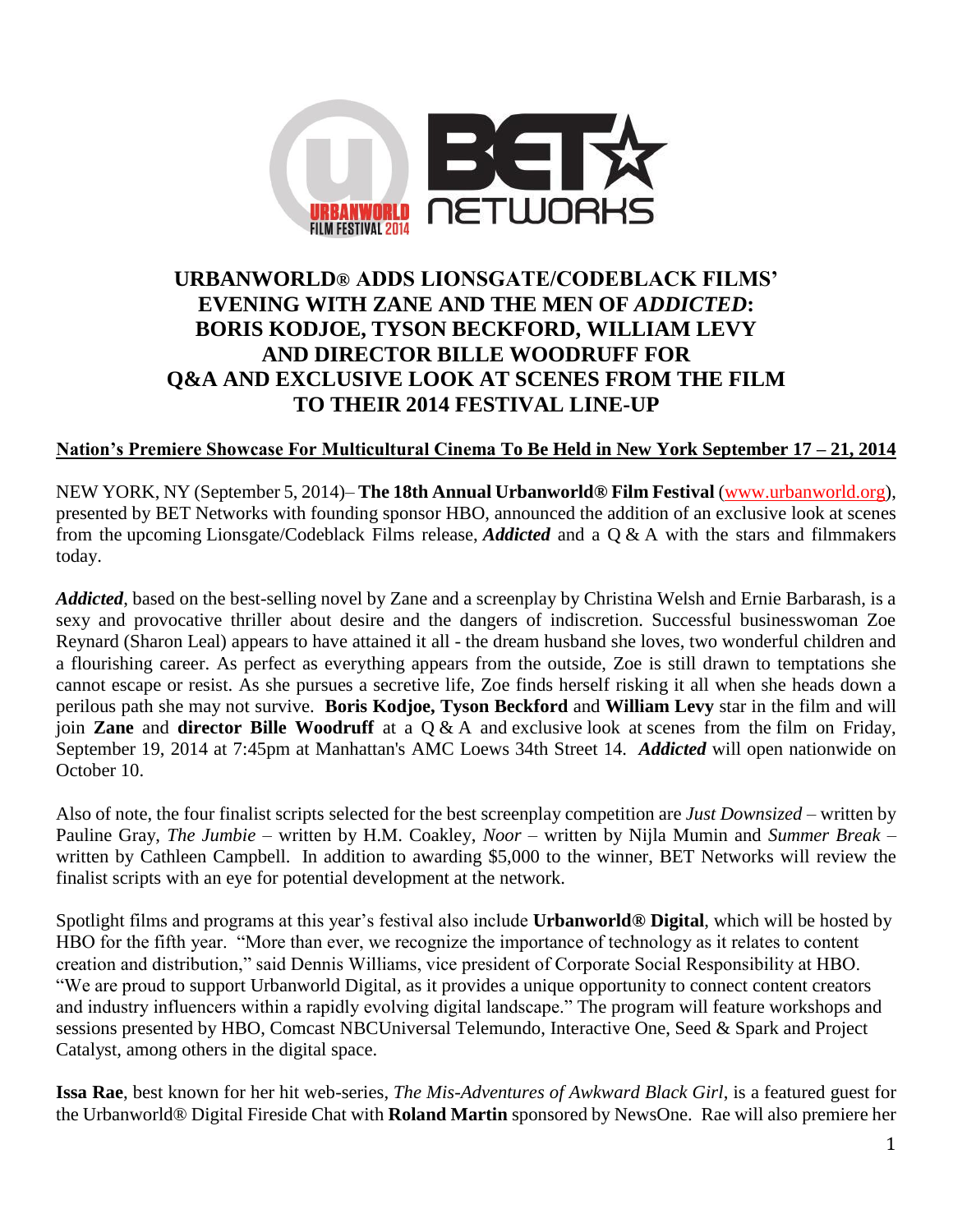latest venture, *Issa Rae Presents: ColorCreative.TV*, at the festival. Through *Color Creative.TV*, Issa Rae – along with her producing partner Deniese Davis, who will also join her in the Urbanworld® Digital Fireside Chat – strives to discover new writing talent and diverse stories via national workshops, improve the TV pilot development process; and produce and package low-cost TV pilots with an indie familiarity.

The festival's nightlife will feature special editions of **Urbanworld**® **Music** presenting a mix of eclectic live performances in partnership with Que Bajo?! and Everyday People — two leading NYC event franchises – to create unique after-dark experiences for festival goers. On Saturday, September 20, Urbanworld® Music and Everyday People will present the 8-piece rock/soul band, Condola and the Stoop Kids, in an edgy, live performance that features lead singer and Tony® nominated actress **Condola Rashad**.

Additionally, Urbanworld® will host **free community screenings** on Sunday, September 21 in Brooklyn, Queens, and Harlem to engage the broader New York community with the Urbanworld® experience. In partnership with Bed-Stuy Restoration Corporation in Brooklyn, The Museum of Moving Image in Queens, ImageNation and The Schomburg Center for Research in Black Culture in Harlem, Urbanworld® will curate customized evening screening programs for each community. The full schedule will be announced on the festival website next week.

Along with presenting sponsor BET Networks and founding sponsor HBO, another key supporter of the nation's largest competitive multicultural film festival **September 17-21, 2014 in New York** is premiere sponsor Comcast NBCUniversal Telemundo. Industry circle supporters include Fox Global Directors Initiative, Cinemax, Interactive One, Panavision, MoviePass, Moguldom, RLJ Entertainment, the Directors Guild of America and AMC Theatres.

For the complete slate of films, film synopsis, ticket information, additional Urbanworld® Digital and Urbanworld® Music details and daily updates, visit [www.urbanworld.org.](http://www.urbanworld.org/)

# **ABOUT URBANWORLD® FILM FESTIVAL**

The Urbanworld® Film Festival, founded in 1997 by Stacy Spikes, is the largest internationally competitive festival of its kind. The five-day festival includes narrative features, documentaries, short films, spotlight screenings, events, live staged screenplay readings, the Urbanworld® Digital track focused on digital and social media panels and workshops and Urbanworld® Music, which highlights emerging talent in live performances during after party events. Over the last 18 years, Hollywood studios, indie film distributors, and established and emerging filmmakers have consistently chosen Urbanworld® to premiere box office and award-winning hits. Urbanworld® has also provided a platform for some of today's leading brands seeking to reach key influencers across the industry and within the consumer marketplace. The Urbanworld® Film Festival is an initiative of the Urbanworld® Foundation Inc., a nonprofit organization that endeavors to consistently manifest its mission of redefining and advancing the presence and impact of the multicultural community in cinema and cross-platform media. By implementing initiatives that actively support and develop content creators of color, Urbanworld® significantly contributes to the evolution of the media and entertainment landscape and the diversity that it reflects. Gabrielle Glore serves as Executive Producer & Head of Programming for the Urbanworld® Film Festival. The festival website is [www.urbanworld.org.](http://www.urbanworld.org/)

# **ABOUT BET NETWORKS**

BET Networks, a subsidiary of Viacom Inc. (NYSE: VIA, VIA.B), is the nation's leading provider of quality entertainment, music, news and public affairs television programming for the African-American audience. The primary BET channel reaches more than 90 million households and can be seen in the United States, Canada, the Caribbean, the United Kingdom and sub-Saharan Africa. BET is the dominant African-American consumer brand